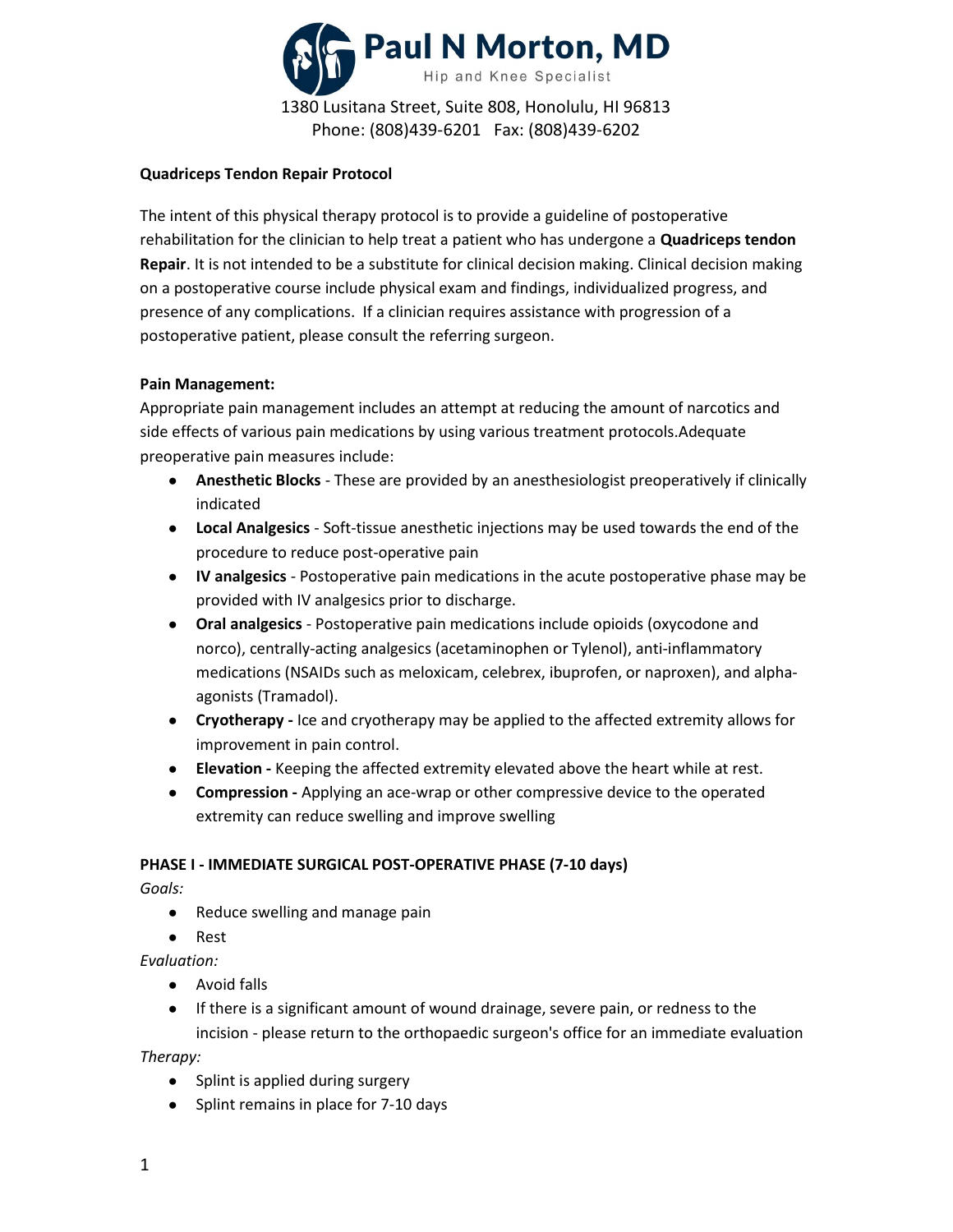

1380 Lusitana Street, Suite 808, Honolulu, HI 96813 Phone: (808)439-6201 Fax: (808)439-6202

- May use sling
- Elevate extremity
- Please move hand open and close.
- Codman's triangles for shoulder motion

## PHASE II - MOTION (2 - 6weeks)

Goals:

- Regain motion in extremity
- Minimize postoperative swelling
- Maintain integrity of repair
- Prevent muscle inhibition

#### Evaluation:

● 2 Week Visit: wound check, suture or staple removal.

Precautions

- No active ROM with Knee extension.
- Passive ROM with knee extension to 0 Degrees
- AROM /AAROM knee flexion very gently
- Gradually unlock brace for sitting as PROM knee flexion improves.

#### Exercises:

- Ankle pumps
- Patellar mobilizations
- Hamstring stretch sitting
- Gastroc stretch with towel
- Heelslides
- Quad sets may add E-stim for re-education at 2-3 weeks upon MD approval
- Patellar mobilization all directions.
- SLR all directions, active assistive flexion- start at 3rd post-op week do not allow lag – use e-stim as needed after 2-3 weeks. If unable to achieve full extension, perform SLR in knee immobilizer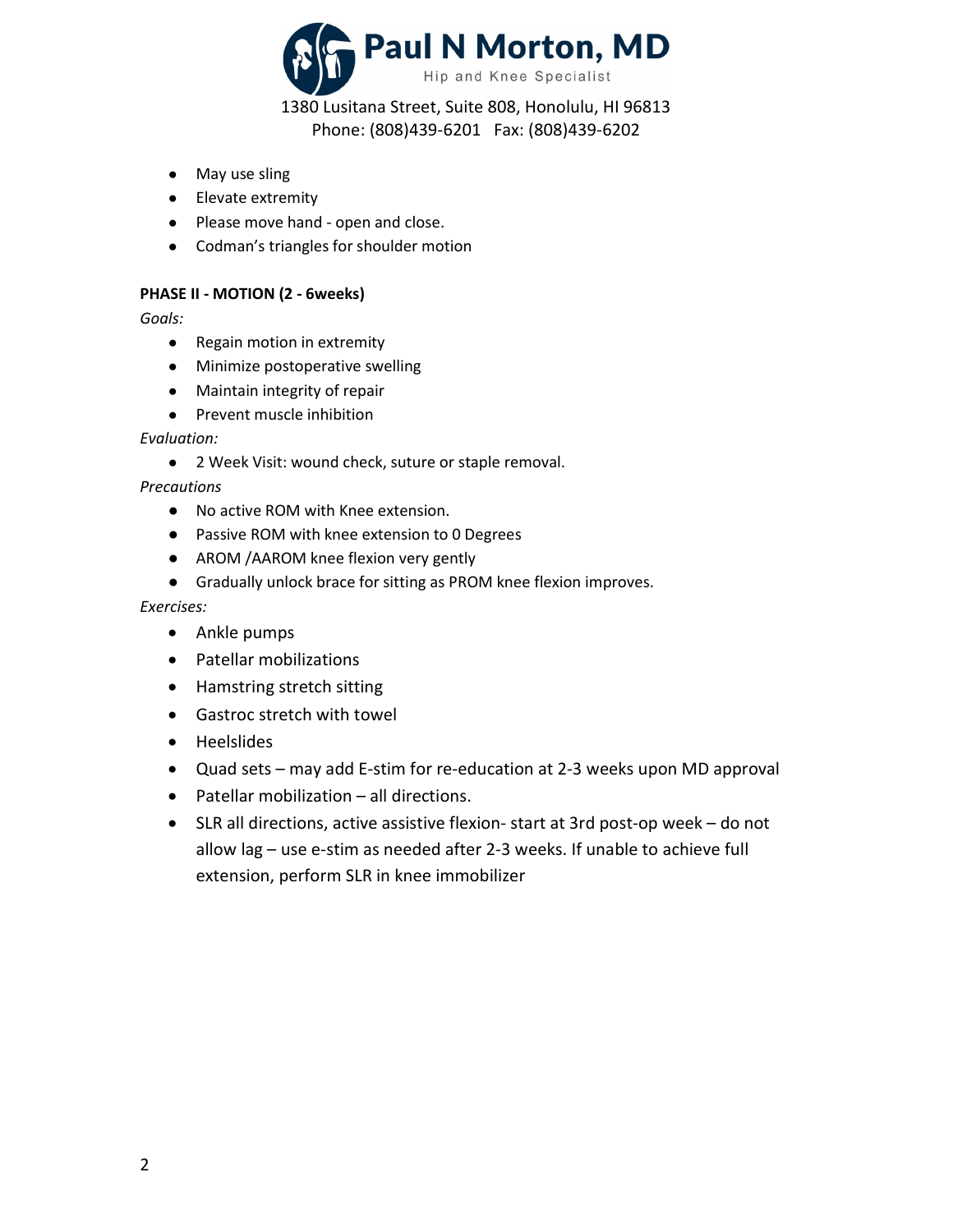

Phone: (808)439-6201 Fax: (808)439-6202

# PHASE III: - EARLY STRENGTHENING (6-8 weeks)

Goal:

Gradually increase P/A/AAROM during weeks 6-8

Evaluation:

- Brace unlock for sitting to 90 degrees at 6 weeks.
- If quad control sufficient at 8 weeks unlock brace 0-90 degrees for ambulation with bilateral axillary crutches and gradually open brace as ROM improves.
- Progress to ambulation at 8 weeks with no crutches as quadriceps strength allows.
- D/C crutches and brace at 8-12 weeks depending on patient's quadriceps control. Emphasize frequent ROM exercises

**Therapy** 

- semi squats
- Gradually increase weight on all SLR, if no lag present
- Week 6 bike (begin with rocking and progress to full revolutions)
- Week 6 Closed chain terminal knee extension with theraband
- Week 6 SAQ (AROM)
- Week 7 LAQ (AROM)
- Week 8 SAQ (gradually increase resistance)
- Week 8 LAQ (gradually increase resistance)
- $\bullet$  Week 8 weight shifts
- Week 8 balance master and/or BAPS with bilateral LE weight bearing
- Week 8 cones

## PHASE IV: INTERMEDIATE STRENGTHENING (9 – 11 Weeks)

**Therapy** 

- Bilateral leg press concentric only no significant load work until 12 weeks.
- Toe rises
- Treadmill Concentrate on pattern with eccentric knee control

# PHASE V: ADVANCED STRNEGHTNEING (11-16 weeks)

Exercises

- Leg press Gradually increase weight and begin unilateral leg press at week 12
- Wall squats
- Balance activities: unilateral stance eyes open and closed, balance master
- Standing minisquats